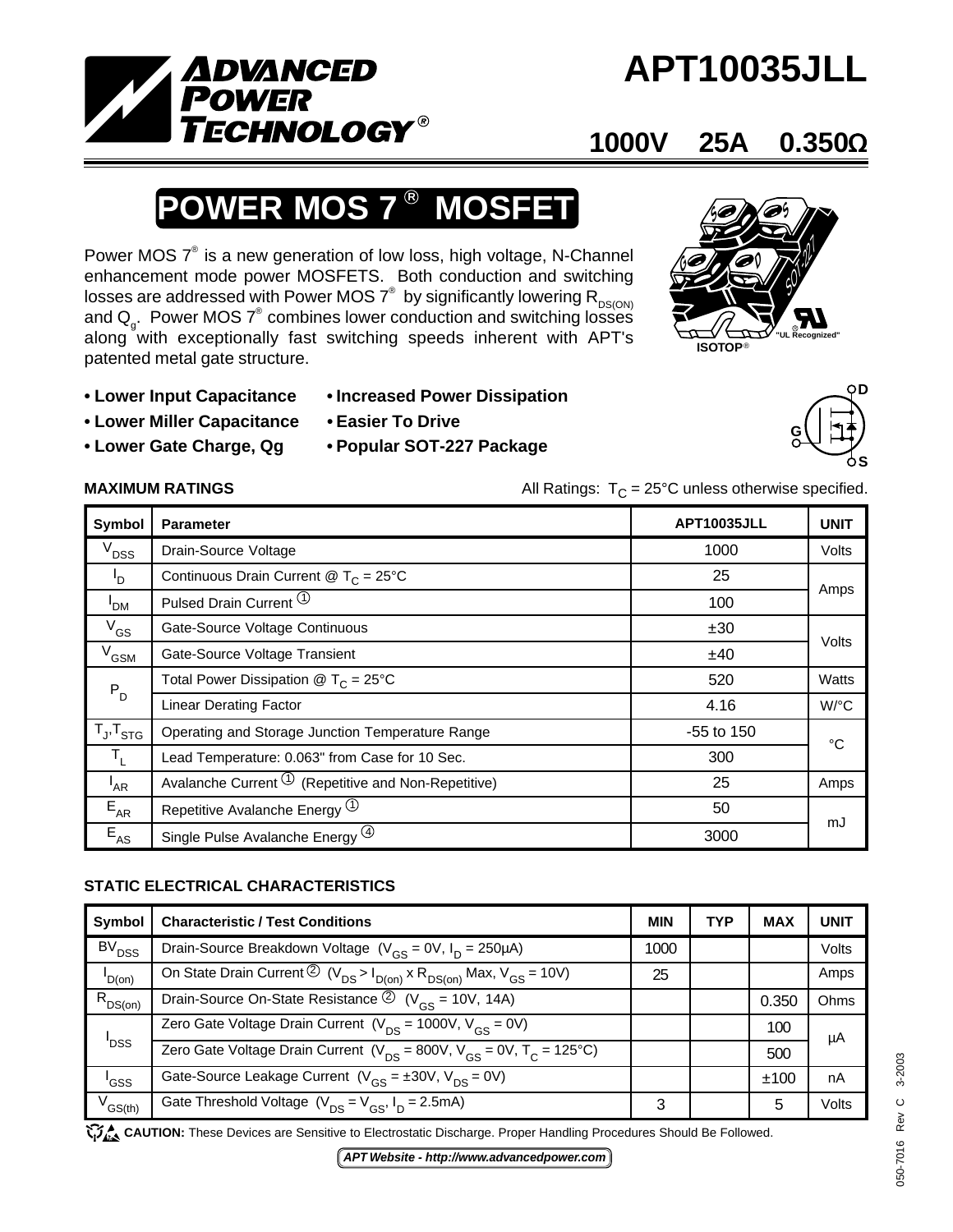#### **DYNAMIC CHARACTERISTICS APT10035JLL**

| Symbol                                  | <b>Characteristic</b>            | <b>Test Conditions</b>                                              | <b>MIN</b> | <b>TYP</b> | <b>MAX</b> | <b>UNIT</b> |
|-----------------------------------------|----------------------------------|---------------------------------------------------------------------|------------|------------|------------|-------------|
| $C_{\text{iss}}$                        | Input Capacitance                | $V_{GS} = 0V$                                                       |            | 5185       |            |             |
| $C_{\underline{oss}}$                   | Output Capacitance               | $V_{DS} = 25V$                                                      |            | 881        |            | pF          |
| $C_{rss}$                               | Reverse Transfer Capacitance     | $f = 1$ MHz                                                         |            | 160        |            |             |
| $Q_{\rm g}$                             | Total Gate Charge 3              | $V_{GS}$ = 10V                                                      |            | 186        |            |             |
| $Q_{gs}$                                | Gate-Source Charge               | $V_{DD} = 500V$                                                     |            | 24         |            | пC          |
| $\bar{\mathsf{Q}}_{\underline{\sf gd}}$ | Gate-Drain ("Miller") Charge     | $I_D = 28A \ @ 25^{\circ}C$                                         |            | 122        |            |             |
| $t_{d(on)}$                             | Turn-on Delay Time               | <b>RESISTIVE SWITCHING</b><br>$V_{GS}$ = 15V                        |            | 12         |            |             |
| $t_{\rm r}$                             | <b>Rise Time</b>                 | $V_{DD} = 500V$                                                     |            | 10         |            |             |
| $t_{d(off)}$                            | Turn-off Delay Time              | $I_{D} = 28A \ @ 25^{\circ}C$                                       |            | 36         |            | ns          |
| $t_{f}$                                 | Fall Time                        | $R_G = 1.6\Omega$                                                   |            | 9          |            |             |
| $\mathsf{E}_{\mathsf{on}}$              | Turn-on Switching Energy 6       | <b>INDUCTIVE SWITCHING @ 25°C</b><br>$V_{DD} = 670V, V_{GS} = 15V$  |            | 900        |            |             |
| $E_{\text{off}}$                        | Turn-off Switching Energy        | $I_{D} = 28A, R_{G} = 5\Omega$                                      |            | 623        |            |             |
| $\mathsf{E}_{\mathsf{on}}$              | Turn-on Switching Energy 6       | INDUCTIVE SWITCHING @125°C<br>$V_{DD}$ = 670V V <sub>GS</sub> = 15V |            | 1423       |            | μJ          |
| $E_{\text{off}}$                        | <b>Turn-off Switching Energy</b> | $I_D$ = 28A, R <sub>G</sub> = 5Ω                                    |            | 779        |            |             |

**SOURCE-DRAIN DIODE RATINGS AND CHARACTERISTICS**

| Symbol          | <b>Characteristic / Test Conditions</b>                          | <b>MIN</b> | <b>TYP</b> | <b>MAX</b> | <b>UNIT</b> |
|-----------------|------------------------------------------------------------------|------------|------------|------------|-------------|
| 's              | Continuous Source Current (Body Diode)                           |            |            | 25         | Amps        |
| ' <sub>SM</sub> | Pulsed Source Current $\mathcal D$ (Body Diode)                  |            |            | 100        |             |
| $V_{SD}$        | Diode Forward Voltage $\mathcal{D}(V_{GS} = 0V, I_S = -I_D 25A)$ |            |            | 1.3        | Volts       |
| $t_{rr}$        | Reverse Recovery Time $(I_S = -I_D 25A, dl_S/dt = 100A/\mu s)$   |            | 1170       |            | ns          |
| $Q_{\text{rf}}$ | Reverse Recovery Charge $(I_s = -I_p 25A, dl_s/dt = 100A/\mu s)$ |            | 16.28      |            | μC          |
| dv/dt           | Peak Diode Recovery $dv/dt$ (5)                                  |            |            | 10         | V/ns        |

#### **THERMAL CHARACTERISTICS**

| <b>Symbol</b> | <b>Characteristic</b> | <b>MIN</b> | <b>TVP</b> | <b>MAX</b> | UNIT |
|---------------|-----------------------|------------|------------|------------|------|
| ₽<br>.01C     | Junction to Case      |            |            | 0.24       | °C/W |
| Þ<br>$A\cup$  | Junction to Ambient   |            |            | 40         |      |

1 Repetitive Rating: Pulse width limited by maximum junction temperature

 $\textcircled{4}$  Starting T<sub>j</sub> = +25°C, L = 9.60mH, R<sub>G</sub> = 25Ω, Peak I<sub>L</sub> = 25A  $50$  dv/<sub>dt</sub> numbers reflect the limitations of the test circuit rather than the

2 Pulse Test: Pulse width < 380 µs, Duty Cycle < 2%

device itself.  $I_S \le -I_D$ 25A  $\frac{di}{dt}$  ≤ 700A/µs  $V_R \le V_{DSS}$   $T_J \le 150^{\circ}$ C

3 See MIL-STD-750 Method 3471

6 Eon includes diode reverse recovery. See figures 18, 20.

**APT Reserves the right to change, without notice, the specifications and information contained herein.**

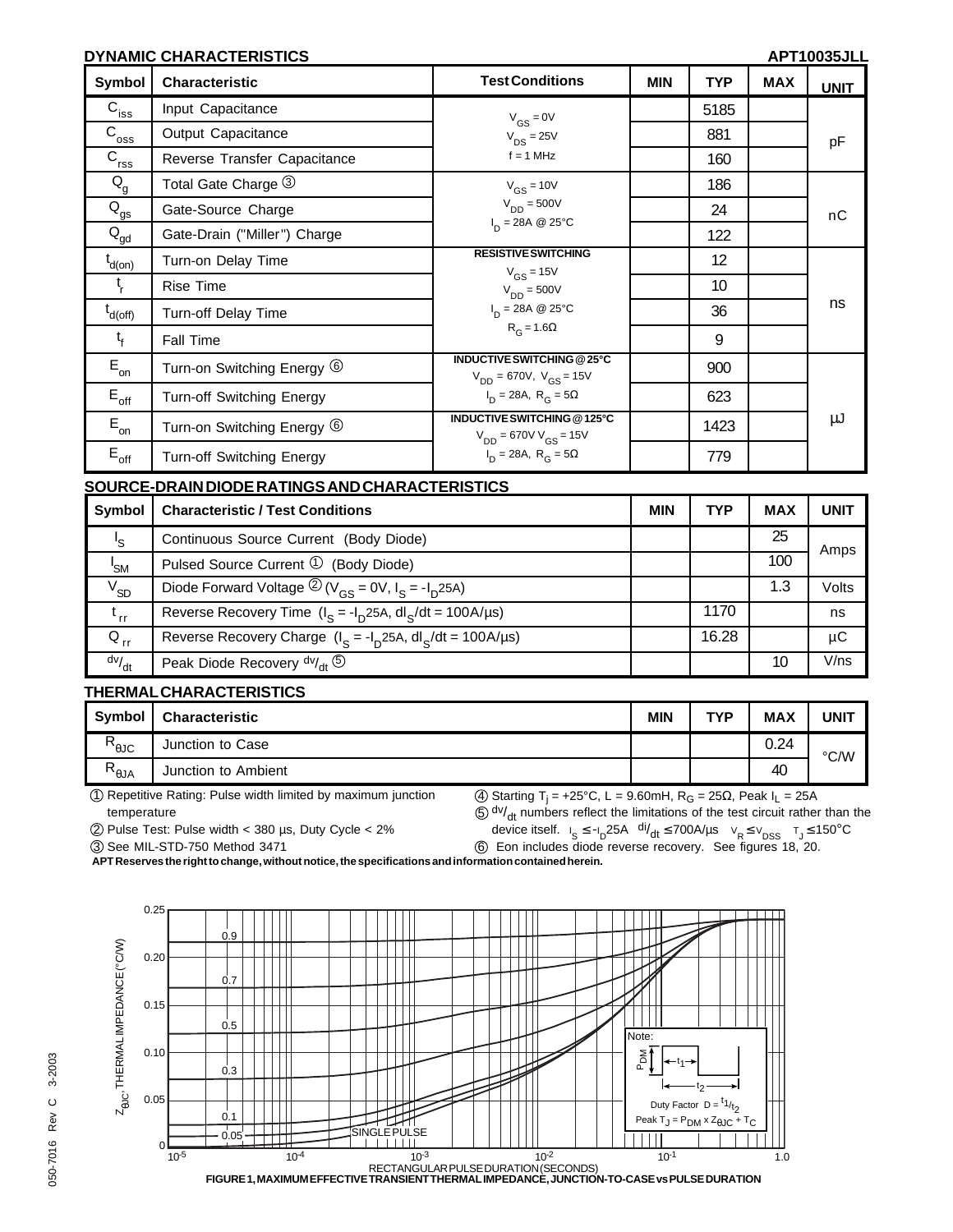Typical Performance Curves





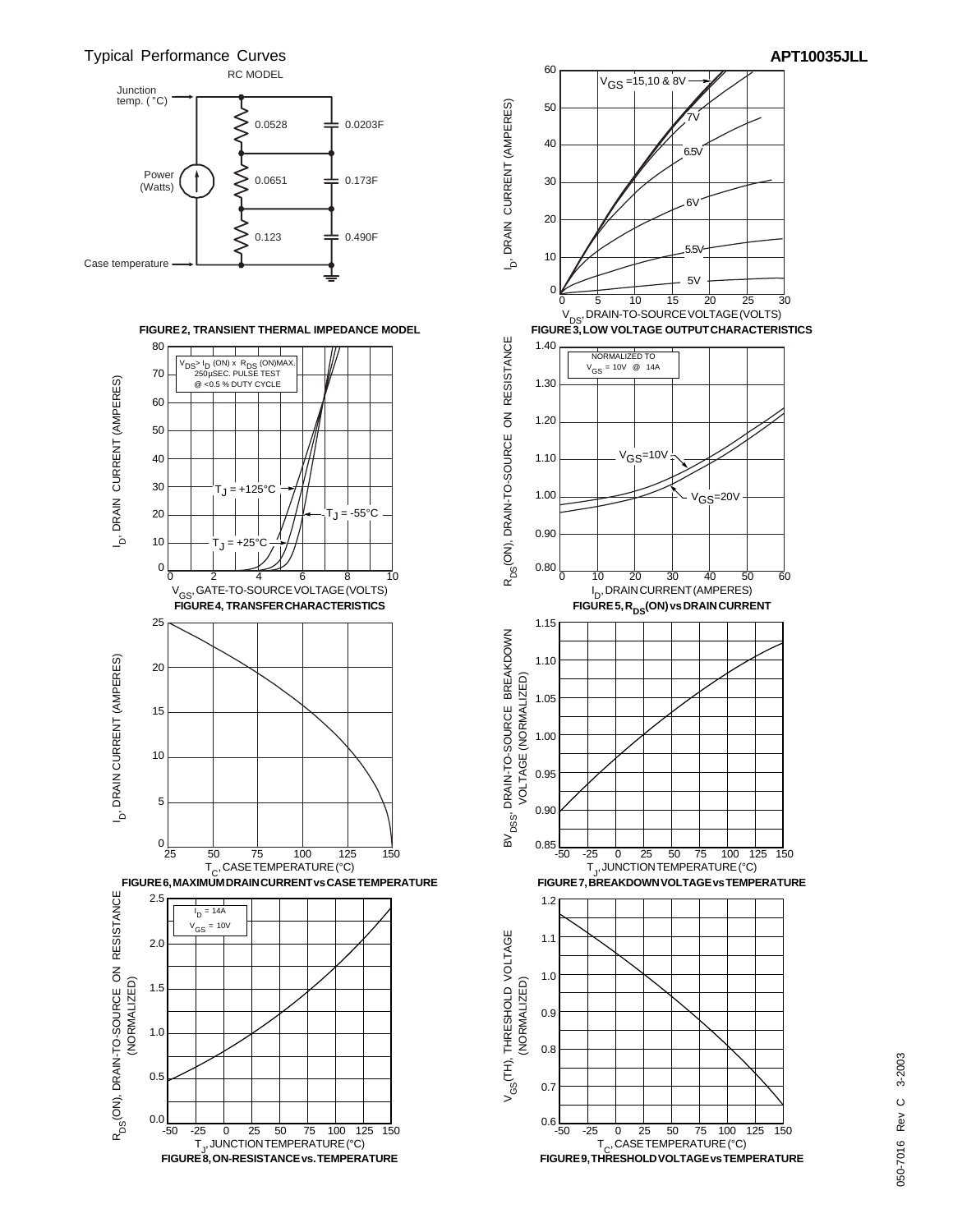